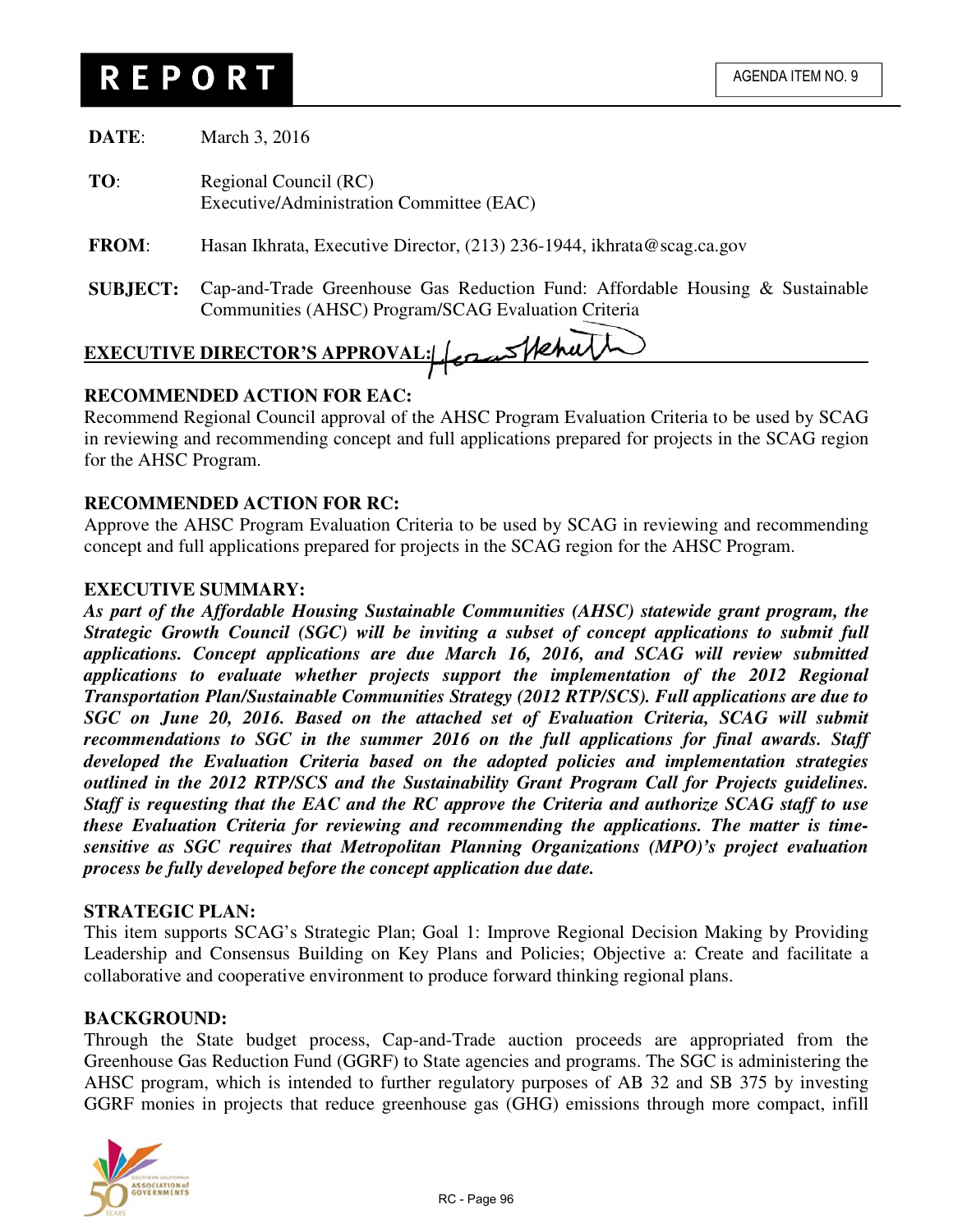# **REPORT**

development patterns, integrating affordable housing, encouraging active transportation and mass transit usage, and protecting agricultural land from sprawl development. For the 2015-2016 fiscal year, SGC and the California Department of Housing and Community Development (HCD) announced that \$320 million of funding would be available statewide for the AHSC program.

SB 862, as codified in California Public Resources Code Section 75215, provides that SGC "shall coordinate with the MPO and other regional agencies to identify and recommend projects within their respective jurisdictions that best reflect the goals and objectives of this division." Table 1 illustrates the overall AHSC application review process, including where in the process MPO coordination takes place.



# **AHSC Program Application Review Process**

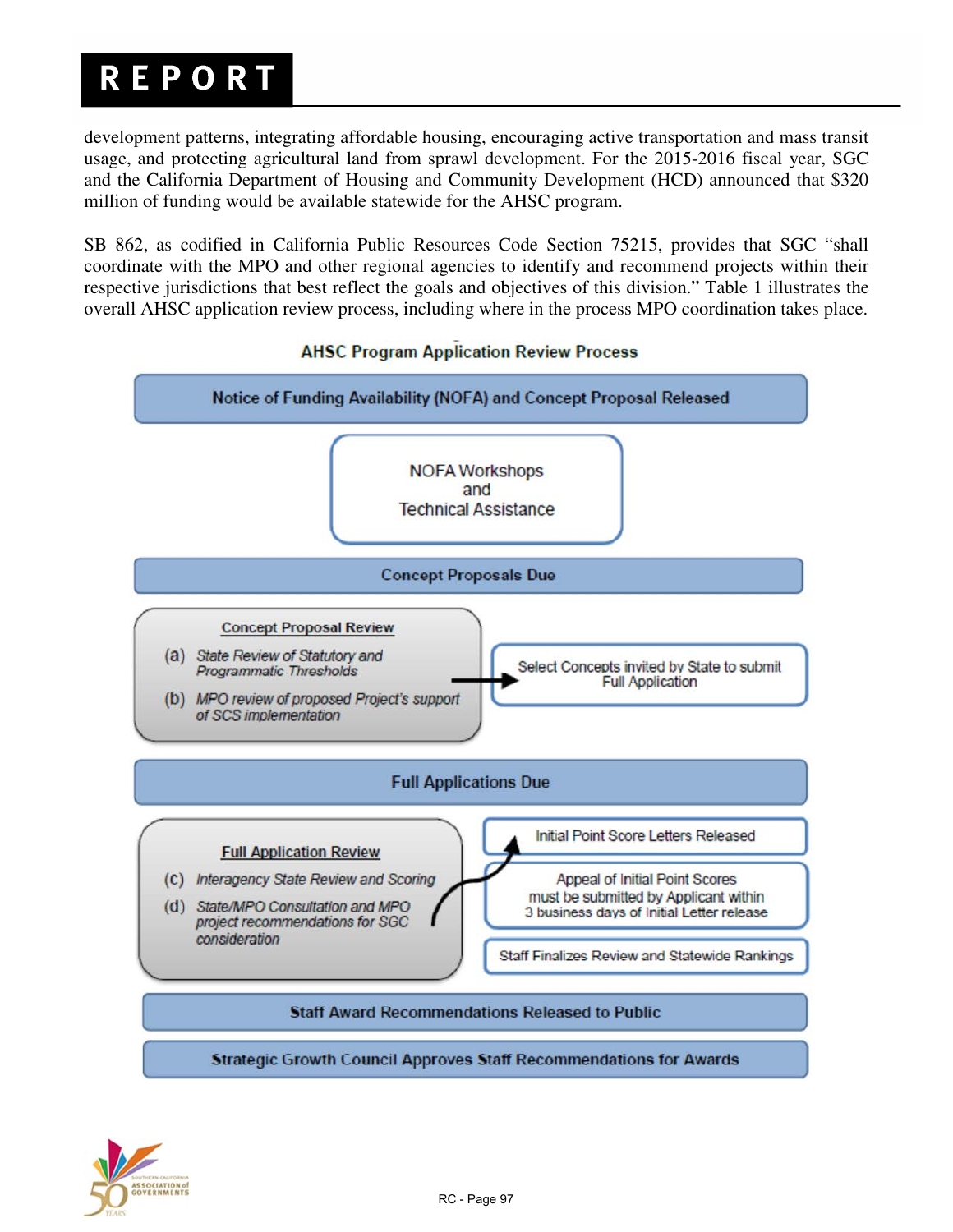### **Applications**

Concept applications are due to SGC on March 16, 2016. SGC will invite selected participants to apply for the full AHSC program application the week of April 25, 2016. Full applications will be due to SGC by June 20, 2016, and awards will be announced in September 2016.

SCAG staff has formed a Cap and Trade Assistance Team (CTAT) to assist applicants. The CTAT can provide technical assistance on a variety of planning-related issues, including housing, transit, and land use topics. With the support of a consultant team, SCAG staff has conducted over 40 technical assistance sessions throughout the region since December 2015 to help potential applicants prepare competitive applications. Moreover, SCAG has secured nearly \$200,000 from SGC to launch a pilot technical assistance program that will strengthen concept applications from last year that did not advance to the State's final round. Resources will support applications that benefit disadvantaged communities, and will also be used to build capacity for future grant rounds.

This year, in order to continue to ensure a fair and transparent process, SCAG will have a separate set of staff (separate from the CTAT) to evaluate concept and full applications. This separate SCAG Evaluation Team will review concept applications to determine how they support RTP/SCS implementation strategies as outlined in Part Three of the Evaluation Criteria. Full applications will be evaluated based on GHG reductions, RTP/SCS co-benefits, and RTP/SCS implementation strategies as outlined in the Evaluation Criteria. The criteria are based on the 2012 RTP/SCS strategies, which reflects the most recently adopted RTP/SCS, and the SCAG Sustainability Grant Program Call for Projects. The approved Criteria will help staff identify each project's degree of support for SCS implementation strategies. The Evaluation Team will be comprised of two SCAG land use and environmental planning staff and one SCAG transportation staff.

Ultimately, in the 2014-15 round the CEHD Policy Committee and RC urged the SGC to fund all of the AHSC full grant applications in the SCAG region, and Evaluation Criteria were not applied to rank the full applications. For this cycle of 2015-2016, the decision on whether to rank the projects prior to recommending to SGC remains to be made.

In February SCAG staff provided the attached Evaluation Criteria to stakeholders including SCAG's Technical Working Group and CEO Sustainability Working Group and received no objections.

Pending recommendation and approval from the EAC and the RC, SCAG will submit the Evaluation Criteria to the SGC. SGC will post MPO Evaluation Criteria on its website, https://www.sgc.ca.gov/s\_ahscprogram.php.

# **FISCAL IMPACT:**

Work associated with this item is included in the Fiscal Year 2015-2016 Overall Work Program (WBS Number 16-080.SCG00153.04: Regional Assessment).

# **ATTACHMENT:**

SCAG 2016 AHSC Evaluation Criteria

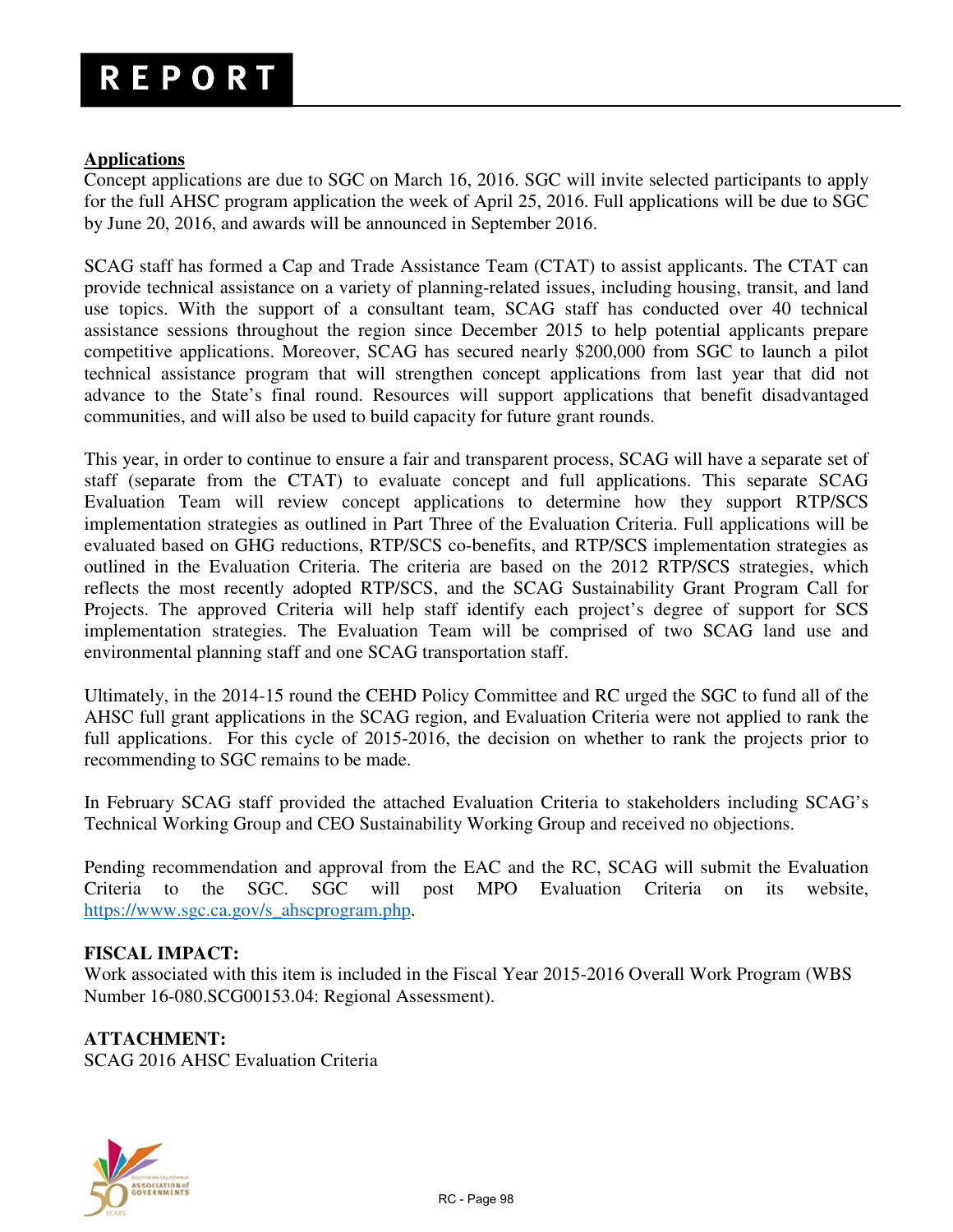#### **Southern California Association of Governments 2016 Affordable Housing & Sustainable Communities Grants (AHSC) Evaluation Criteria**

SCAG staff will use these guidelines to evaluate proposed AHSC projects in Transit Oriented Development (TOD) project areas, Integrated Connectivity Project (ICP) project areas and Rural Implementation Project Areas (RIPA) that have been submitted to the Strategic Growth Council. The Strategic Growth Council is administering the AHSC program, which is one out of a number of programs related to the Greenhouse Gas Reduction Fund (GGRF). These evaluation criteria reflect SCAG's 2012-2035 Regional Transportation Plan and Sustainable Communities Strategy (RTP/SCS) goals and strategies as well as the Sustainability Grant Program Call for Projects.

SCAG's recommendations are based on three overarching considerations: maximizing greenhouse gas (GHG) reduction, emphasizing co-benefits, and strong implementation of the 2012-2035 RTP/SCS. To the degree feasible, SCAG's review will consider the entirety of the project, not just the capital projects that are being funded through the AHSC. SCAG strongly supports applications benefitting disadvantaged communities.

### **Evaluation:**

Evaluation and scoring is based on a point scale from 0 to 100. GHG reduction will comprise 50% of a project's score. Co-benefits and the implementation of the 2012-2035 RTP/SCS strategies will comprise 30% and 20% of a project's score, respectively.

#### Part One: GHG Reduction (50 Points)

• Project scoring will start with GHG reduction output (Metric tons of CO2 over project life/Greenhouse Gas Reduction Fund Amount Requested (\$)), where figures are tabulated based on VMT reductions. SCAG will establish a reasonable range of scores based on GHG cost-benefit effectiveness. Projects will be evaluated accordingly within this range. This helps to identify the cost effectiveness of a project in reducing GHG over the life of a project.

# Part Two: RTP/SCS Co-Benefits (30 Points)

• Projects must clearly identify three co-benefits that support the goals of the RTP/SCS as measured in Table 5.1 of the Adopted 2012 RTP/SCS Outcomes and Performance Measures/Indicators and Table 2 of the RTP/SCS Performance Measures Appendix. SCAG will review the co-benefits and assign a score based on how strongly the project adheres to and demonstrates the selected co-benefit. Applications are limited to a selection of three co-benefits, and scoring will be on a scale of 1 to 10 for each respective item. This sum will then be added to the score for Part One. Co-benefits must also adhere to the categories outlined in the AHSC Program Guidelines: public health and safety, economic, and environmental co-benefits.

#### Part Three: RTP/SCS Implementation Strategies (20 Points)\*

• Projects that clearly address bullets within the six categories named below through a narrative explanation will be scored higher. See Part three of Scoring Criteria

\*Scoring is not applicable to concept applications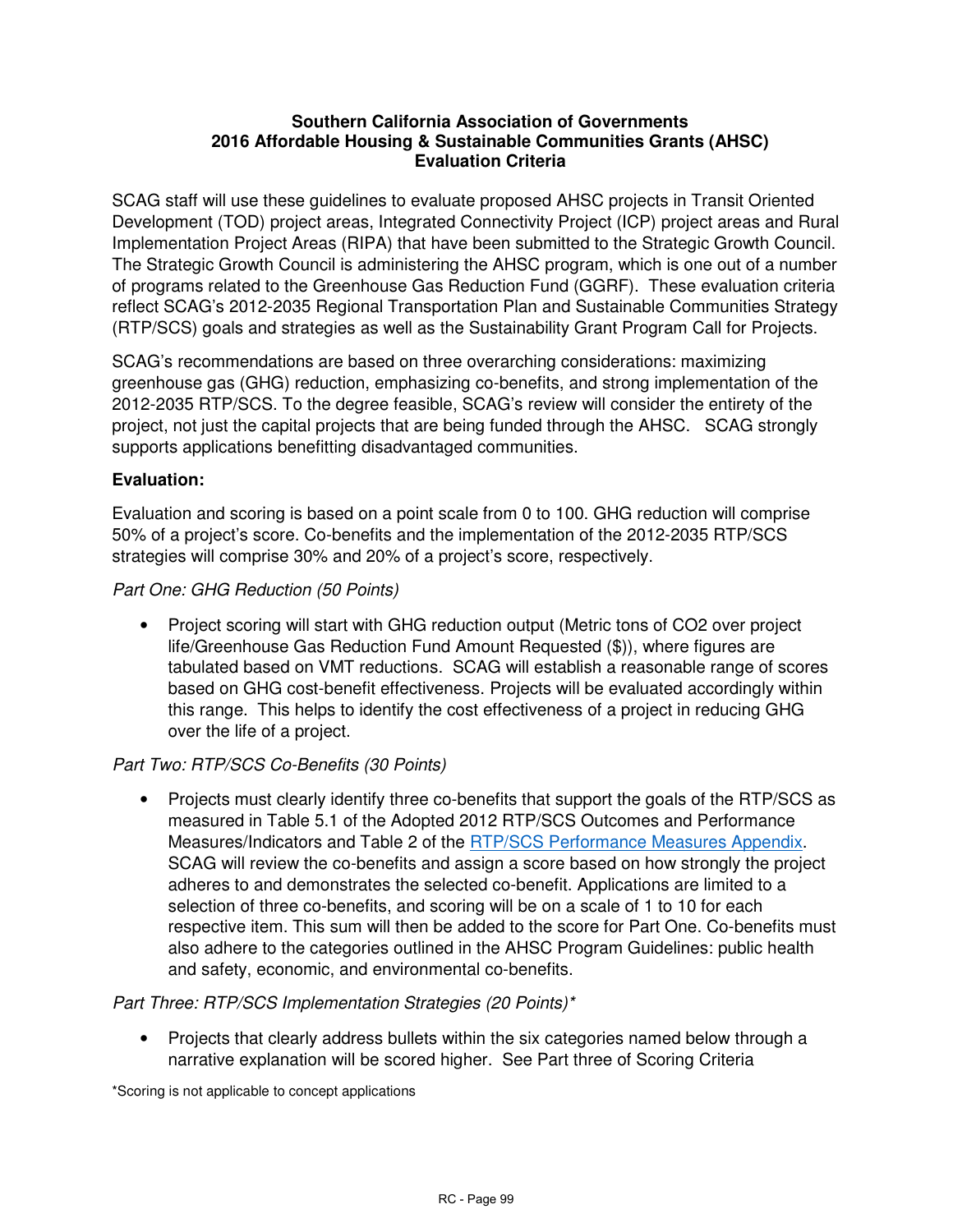#### Categories:

Category 1: Integrated Planning

• Promotes residential, mixed- used, and/or employment development around current and planned transportation investments

Category 2: Land Use Mix

- Promotes a sustainable land use mix, including new housing.
- Encourages affordable housing and mixed land uses, which may include compact neighborhood serving centers.

Category 3: Advancing Green Region

- Addresses climate change through adaptation planning.
- Promotes energy and/or water efficiency and savings.

Category 4: Promotes Active Transportation & Public Health

- Promotes active transportation such as walking and bicycling.
- Promotes physical activity, safety, education, and outreach.
- Project is implementing a healthy community plan and/or active transportation (bicycle and/or pedestrian) plan.
- Promotes shift from automobiles to active transportation.

Category 5: Aligning Transportation Investments

- Project is aligned with existing or planned transportation investments within 5 miles of project area including any planned bicycle infrastructure, pedestrian improvements, transit, local rail, regional rail, bus rapid transit, and/or bus rapid transit light.
- Promotes linkages within existing active transportation and transit networks.
- Project includes first/last mile strategies or is part of an area with a first/last mile strategy plan actively in development.

Category 6: Sustaining Regional Goals

- Project is implementing a SCAG Sustainability Grant plan or a past Compass Blueprint Grant plan.
- Promotes the 3 E's of Sustainability: Economy, Equity, and Environment.
- Demonstrates innovative approaches to regional planning issues that can replicated elsewhere, especially robust collaboration.

#### **Final Recommendation Constraints**:

These constraints can be applied to the project recommendations following staff application of the above outlined three-part scoring.

• SCAG will recommend a minimum of fifty percent (50%) of project funds benefiting Disadvantaged Communities